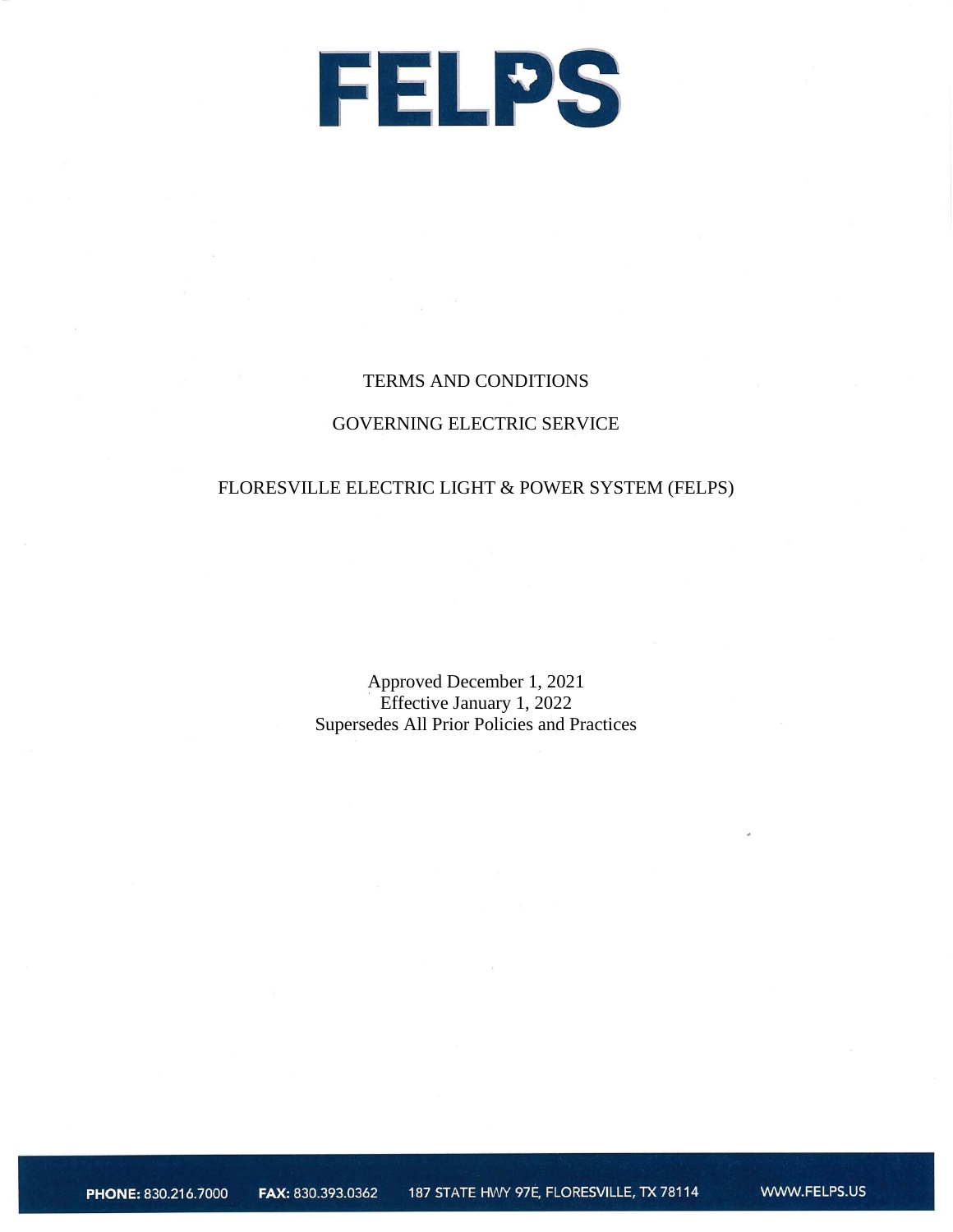## **INDEX OF TERMS AND CONDITIONS GOVERNING ELECTRIC SERVICE**

| <b>Application or Contract for Service</b>               | $\mathbf{1}$             |
|----------------------------------------------------------|--------------------------|
| Rates                                                    | $\mathbf{1}$             |
| Definitions                                              | $\mathbf{1}$             |
| Connection and Service Run Charges and Fees              | 3                        |
| <b>Standard Connection Fees</b>                          | 3                        |
| Overhead Service Run Charges                             | $\overline{4}$           |
| Secondary Underground Service Run Charges                | $\overline{4}$           |
| Line Extension Charges and Policies                      | $\overline{4}$           |
| <b>General Line Extensions</b>                           | $\overline{\mathcal{L}}$ |
| <b>Temporary Connections</b>                             | 5                        |
| <b>Permanent Residence Connections</b>                   | 5                        |
| <b>Non-Permanent Residence Connections</b>               | 6                        |
| <b>Developer Extensions</b>                              | 6                        |
| <b>Small Commercial Connections</b>                      | 6                        |
| <b>Commercial and Industrial Three Phase Connections</b> | 6                        |
| Oilfield and Oilfield Three Phase Water Well Extensions  | $\overline{7}$           |
| <b>Residential Underground Extensions</b>                | $\overline{7}$           |
| <b>Commercial Underground Extensions</b>                 | $\overline{7}$           |
| Miscellaneous Installation Charges                       | 8                        |
| Miscellaneous Charges - Banners                          | 8                        |
| Lighting and Pole Installation Charges                   | 8                        |
| Meter and Service Pole Charges                           | 8                        |
| <b>Light Installation</b>                                | 8                        |
| <b>Billing and Payment Policies</b>                      | 9                        |
| <b>Calculations and Issuance</b>                         | 9                        |
| <b>Returned Payment Policy</b>                           | 9                        |
| Delinquent Bill and Bad Debts                            | 10                       |
| Back Billing and Re-Billing                              | 10                       |
| Deposits and Credit Requirements                         | 11                       |
| <b>Residential Applicants</b>                            | 11                       |
| <b>Commercial Applicants</b>                             | 12                       |
| <b>Refund of Deposits</b>                                | 13                       |
| Amendments to Credit Requirements for Current Accounts   | 13                       |
| <b>Contract for Commercial Service</b>                   | 14                       |
| Theft of Power                                           | 15                       |
| Miscellaneous Policies and Charges                       | 15                       |
| Meter Test upon Request of Customer                      | 15                       |
| <b>Customer Requests Charge</b>                          | 16                       |
| Claims for Destruction of FELPS Property                 | 16                       |
| Service Transfer/Discontinuance                          | 16                       |
| <b>Repeat Call Charges</b>                               | 16                       |
| <b>Field Notification Charges</b>                        | 16                       |
| <b>Meter Access Charges</b>                              | 16                       |
| <b>AMI Meter Opt Out Charges</b>                         | 16                       |
| Miscellaneous Charges Recap                              | 17                       |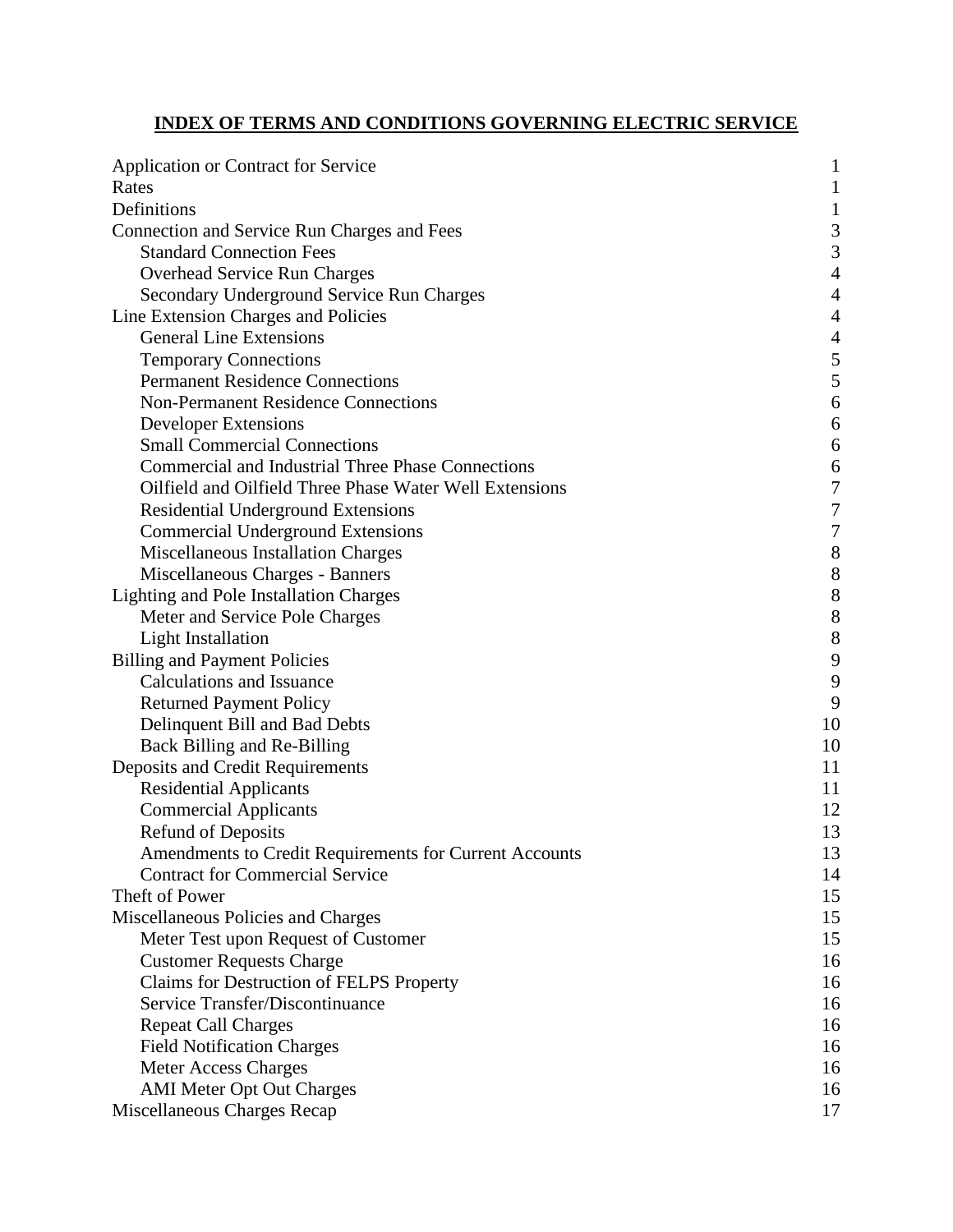#### **APPLICATION OR CONTRACT FOR SERVICE**

All applications for service, except government contracts, shall be made on Floresville Electric Light & Power System's (FELPS) standard application or contract form and shall be signed by the Customer and accepted by FELPS before service will be supplied. FELPS may refuse any applicant indebted to FELPS for service rendered at any location until such indebtedness is paid or secured to the satisfaction of FELPS.

Applicant must provide identification in accordance with the definition set forth in Deposits and Credit Requirements – Residential Customers to establish his (or her) true identity. Applicable Meter Security Deposit must be made in accordance with established policy before a connection will be made (see page 11).

#### **RATES**

The rate schedules may be obtained from FELPS and is available at www.felps.us.

FELPS rates will be applied in accordance with and subject to the limitations as set out in each rate schedule.

All rates are subject to change by any regulatory or governmental body having legal right to do so.

Where it is necessary for FELPS to extend its facilities to a location in a rural area not presently served, FELPS reserves the right to require a minimum bill sufficiently large enough to justify the additional investment necessary.

#### **DEFINITIONS**

- Acceptable Credit Rating  $(ACR) A$  codification for Customers who are secured by a meter security deposit or a Guarantor for 24 consecutive months and has not had any payments following the final delinquent date, been disconnected due to non-payment for services, or had any returned payments during the previous 24 consecutive months.
- Arrangement An allowance between FELPS and a residential customer, granting that Customer an alternative payment schedule. An Arrangement shall be granted at the discretion of the Utility and shall not exceed more than two in a twelve month period. FELPS will decrease the credit rating of a customer who utilizes an Arrangement.
- FELPS Floresville Electric Light and Power System.
- FELPS Holiday New Year's Day, Martin Luther King Day, President's Day, Good Friday, Memorial Day, Independence Day, Labor Day, Columbus Day, Thanksgiving Day (Thursday), Thanksgiving Day (Friday), Christmas Eve, Christmas Day. Holidays are subject to change.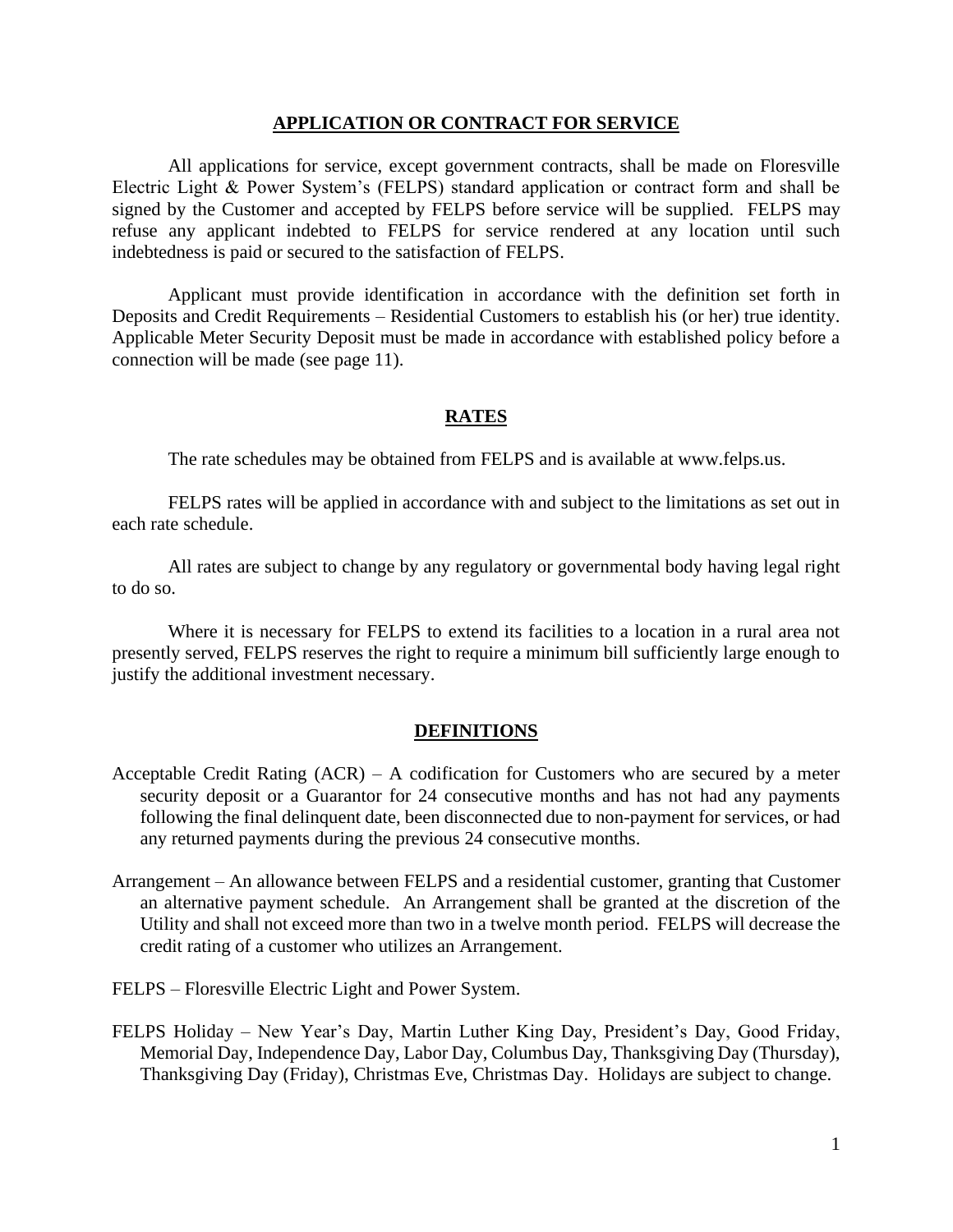- Commercial Service  $-A$  structure whose intended use qualifies for service as defined in either the Medium or Large Commercial Electric Tariff of the FELPS Tariffs.
- Customer & Applicant A Customer can be an individual, partnership, association, firm, public or private corporation, or governmental agency taking FELPS service at a specified location. An Applicant can be any such entity that request service from FELPS.
- Permanent Customer A Customer connected to the FELPS system, intending to use FELPS service for at least 36 months on a continuous basis for either a residence or operate as a business for said property. This definition does not include temporary service to facilitate construction activities.
- Industrial Service A structure whose intended use qualifies for service as defined in either the Industrial Electric Tariff of the FELPS Tariffs.
- Good Credit Rating  $(GCR) A$  codification for Customers who have not had any payments following the final delinquent date or been disconnected due to non-payment for services within the previous 24 consecutive months.
- Non-Permanent Residence A structure whose intended use qualifies for service as defined in the Residential Service Electric Tariff of the FELPS Tariff but does not qualify as a Permanent Residence.
- Permanent Residence A structure whose intended use qualifies for service as defined in the Residential Service Electric Tariff of the FELPS Tariff and can reasonably be determined to have service for an extended period of time. Permanent residences do not include any trailer, recreational vehicle, or similar facility, but can include, at the discretion of the Utility, a prefabricated home or mobile home, so long as the axles have been removed.
- Short Term Connection A connection for a period of less than or equal to 4 days by either a realtor or lessor. Short term connections exceeding the short term connection period will be reassessed as a standard connection and credited or debited, as necessary, the difference between a standard and short term connection charges.
- Small Commercial Service A structure whose intended use qualifies for service as defined in the Small Commercial Electric Tariff of the FELPS Tariff.
- Unacceptable Credit Rating (UCR) A codification for Customers who have been disconnected, are subject to disconnection for non-payment of services, or have had one or more returned payments within the previous 24 consecutive months.
- Utility Floresville Electric Light and Power System.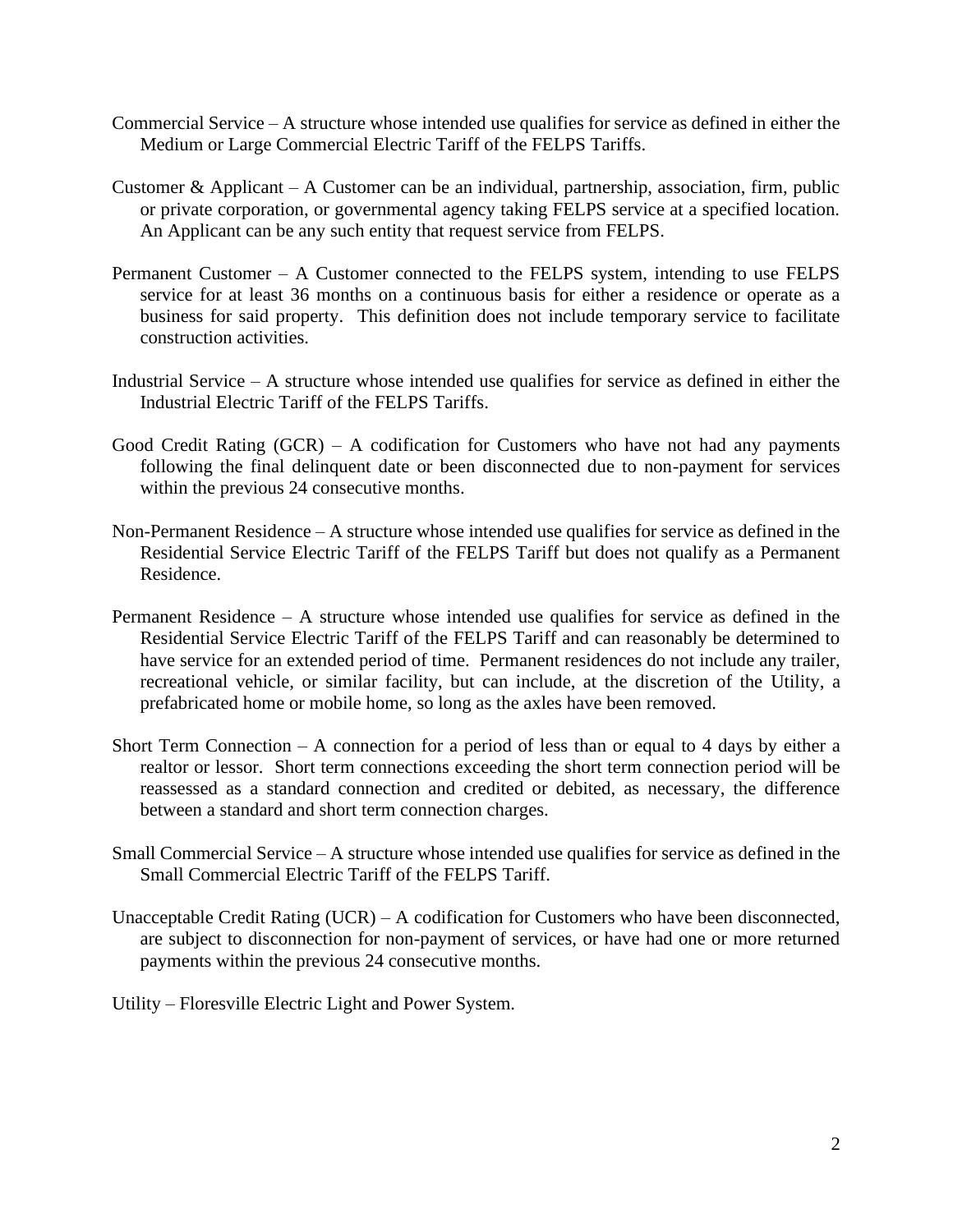### **CONNECTION AND SERVICE RUN CHARGES AND FEES**

- Same Day Service A non-FELPS holiday or weekend between the hours of 8:00 AM and 1:00 PM. The definition may be adjusted at the discretion of the Utility and based upon the availability of Staff.
- Same Day Service Overtime A non-FELPS holiday or weekend between the hours of 1:00 PM and 4:00 PM. The definition may be adjusted at the discretion of the Utility and based upon the availability of Staff.
- Same Day Service After Hours A FELPS holiday or weekend, after the hours of 4:00 PM, or before 8:00 AM the next business day.

All Customer charges must be paid in full, prior to service being rendered, unless the Customer signs an agreement allowing for the discontinuance of service unless the identified charge(s) is paid.

## **Service Customer Fee** Connection Fee  $$50.00$ New Meter Installation Fee  $$100.00$ Short Term Connection Fee \$20.00 (4 day max) Reconnection Fee Following Non-Payment \$150.00 Includes: Disconnect Fee  $$75.00$ Reconnection Fee  $$75.00$ Remote Disconnect Meter Installation (First Disconnect) At Cost Same Day Service Fee  $$150.00$ Same Day Service Overtime Fee (additional)  $$75.00$ Same Day Service After Hours Fee (additional) \$150.00

Standard Connection Fees

Customers requesting connections or reconnections for Same Day Service will be charged according to the Standard Connection Fees listed above. The Utility reserves the right to delay requested connections during weekends and FELPS Holidays; connections made during weekends and FELPS Holidays will be charged according to the Standard Connection Fees listed above. The Chief Executive Officer has discretion on fee and charge applications.

Customers notifying FELPS of an outage will not be assessed a fee, unless the FELPS Crew determines the outage originates on the customer's side. A \$200.00 fee will be assessed if the outage is on the customer's side and will be added to the next billing cycle.

### Overhead Service Run Charges

No overhead electric service will be provided by FELPS greater than 100 feet aerial distance from transformer (or adequate size secondary) to meter. The Utility, at its discretion, may allow a 10% variance.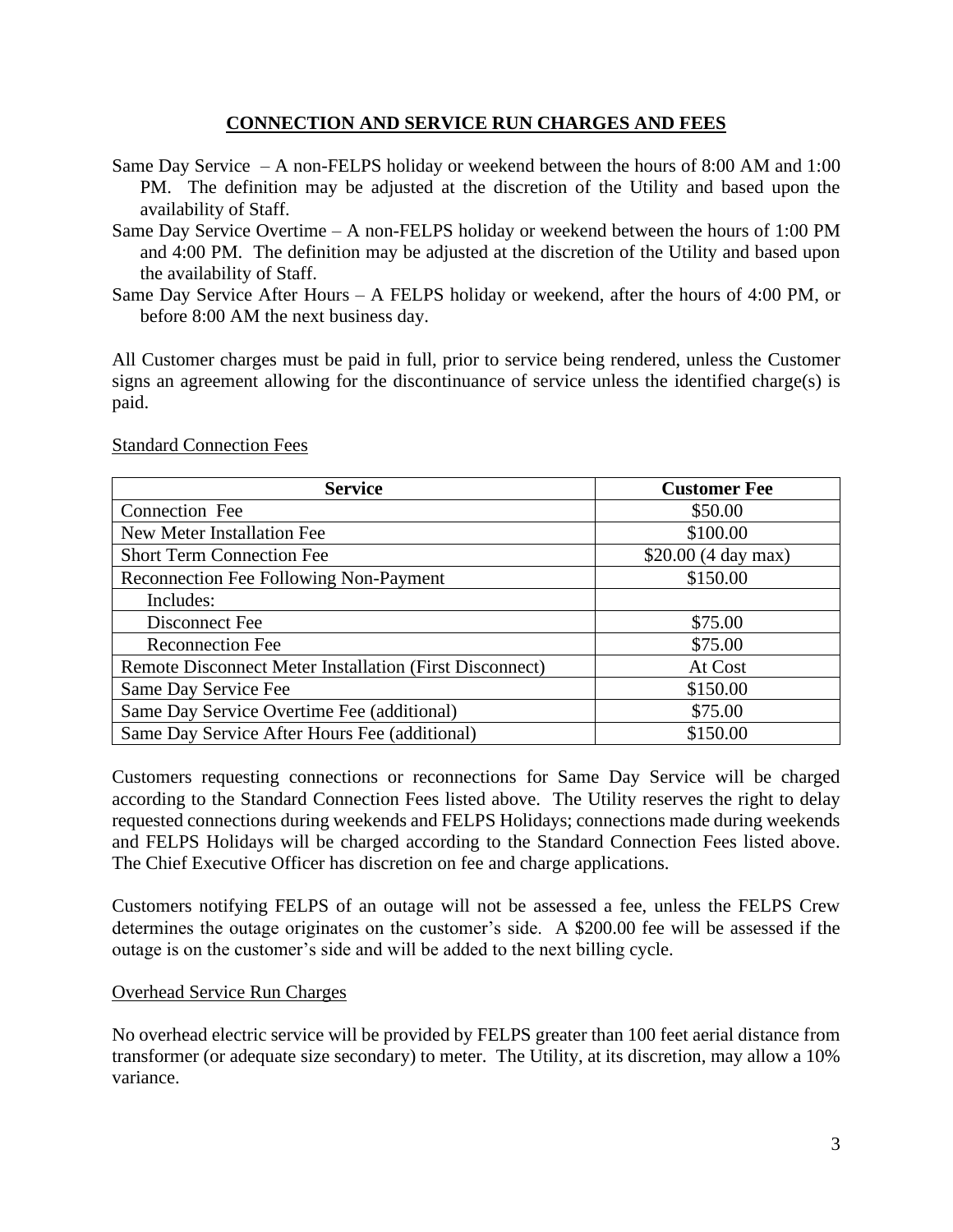| <b>Service</b>                                | <b>Customer Cost</b> |
|-----------------------------------------------|----------------------|
| Replacement service required by FELPS         | \$0.00               |
| Replacement service requested by Customer     | At Cost              |
| New permanent service to residential Customer | At Cost              |
| Temporary service                             | At Cost              |
| Commercial/Industrial single phase service    | At Cost              |
| Commercial/Industrial three phase service     | At Cost              |

Three phase service will not be provided to a Customer unless the Customer has a regularly connected three phase single load of 6 KW (8 HP) or greater and that load is regularly utilized more than 8 hours in any given week. If a Customer insists on three phase power for a load of less than 6 KW and said load is regularly utilized more than 8 hours in any given week Customer shall be charged at cost.

All 3 phase motors, 41 HP or greater must be equipped with low voltage starters.

### Secondary Underground Service Run Charges

The Customer shall provide a 2 ft. trench for secondary conduit and transformer slab. The Customer is also responsible for the installation of the conduit in the trench, 24 inch long 90 degree rigid elbows wrapped in corrosive proof tape, the concrete (with red dye) capping of the primary conduit (at the Utility's discretion), and the final dirt backfill of the trench with caution marker tape. The 24 inch long 90 degree rigid elbows are to be encased in concrete at the risers per FELPS's specifications.

The Utility will provide the transformer, primary or secondary cable, RIGID, or IMC conduit on riser pole above the first joint. The Utility will also be responsible for the primary and secondary terminations. All above installations are to be made according to FELPS's specifications and are subject to final inspection by FELPS.

| Service     | <b>Customer Cost</b> |
|-------------|----------------------|
| Residential | At Cost              |
| Commercial  | At Cost              |

## **LINE EXTENSION CHARGES AND POLICIES**

Labor mentioned below may be based upon contract labor cost and contractor use will be at the discretion and approval of FELPS only. Line Extension Charges apply to city, rural and unincorporated areas, and will be applied as stated. The Chief Executive Officer has discretion on line extension charges and fees.

### General Line Extensions

Lots must be out of the flood plain (suitable for construction of permanent home or permanent business).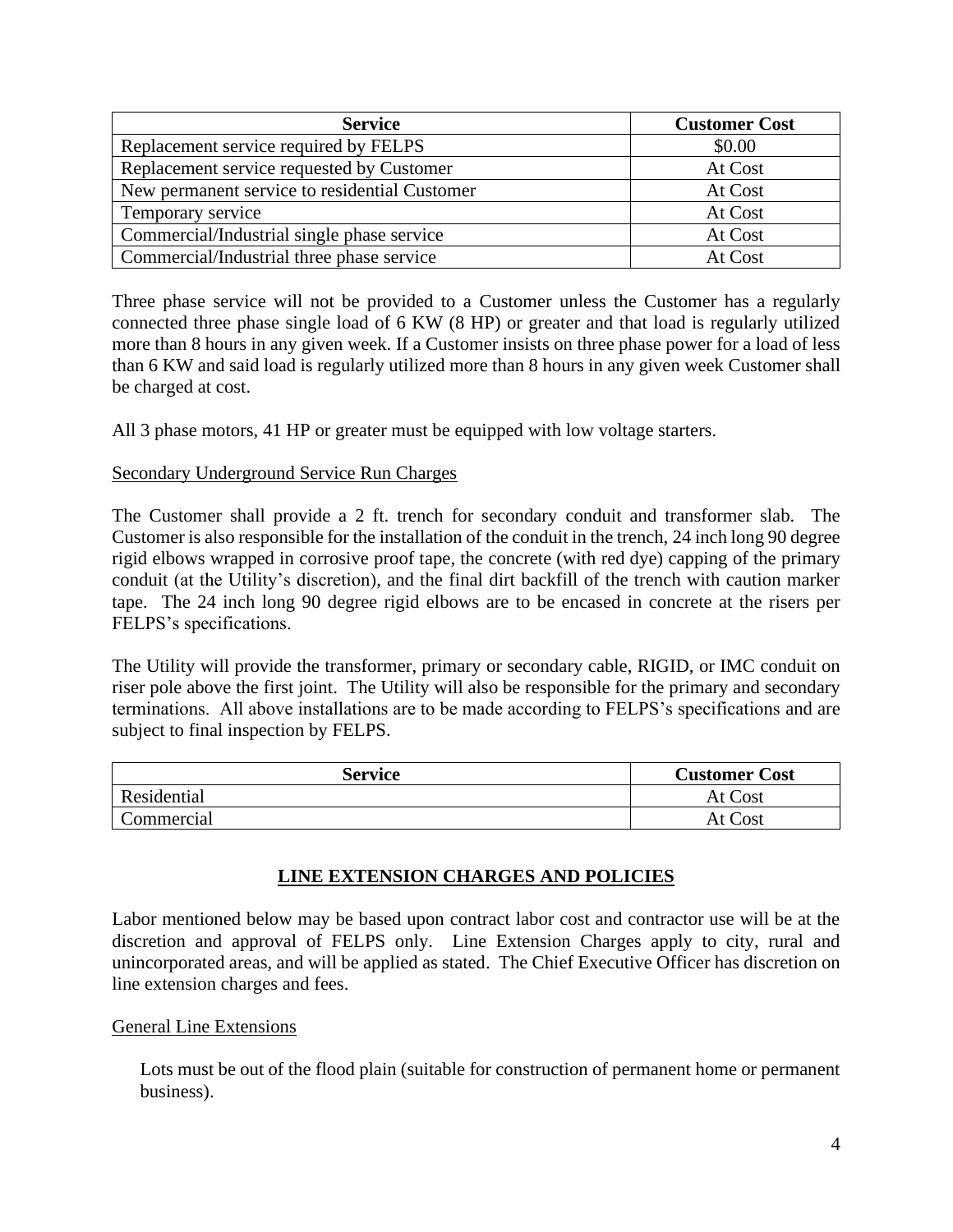All expenses associated with engineering, transformers, materials, labor, easement clearing and any other fees that are associated with the extensions will be based upon FELPS's cost at the time of construction and/or contract agreement as described below. All applicable fees must be paid before construction can start on any line extension along with all required paperwork to include drawings showing wiring diagrams, wired loading requirements, voltage requirements, and easements. All transformers will be sized by FELPS and will be based upon the total wired load (size of main disconnect or total accumulation of breakers).

All line extensions shall be built along existing or planned easement to allow easy access to FELPS's owned equipment and material where applicable.

All costs relating to moving or protecting a line may be paid for by applicant.

Line Design and inspection field trips for new or revised electrical connection or repeated trips due to failing to meet FELPS specifications will be charged for as follows for single phase, residential customers to include developers of residential properties:

- 1.) First and second trip no charge
- 2.) All further trips at \$100.00 per hour, including driving time.

The Utility may require any three phase Customer to sign a contract for service for six or more years.

### Temporary Connections

100% of the total cost to include engineering, transformers, materials, labor, right of way clearing, and any other cost that is associated with the extension will be charged to the Customer/Developer. Service connection, meter pole, and meter charges for the secondary installation would still apply in addition to the before mentioned cost. This cost is only referencing an extension of primary and does not intend to include metering, and service connection cost.

### Permanent Residence Connections

Permanent Residential line extensions will only be permitted up to 320 amps.

FELPS will build up to \$2,000 of primary electric line without any Permanent Customer contribution. Any cost exceeding \$2,000 associated with the extension to include engineering, materials, and any other cost that is associated with the extension will be charged to the Customer. Right of way clearing will be charged to the Customer at the rate of \$300.00 per hour. Service connection, meter pole, and meter charges for the secondary installation would still apply in addition to the aforementioned cost.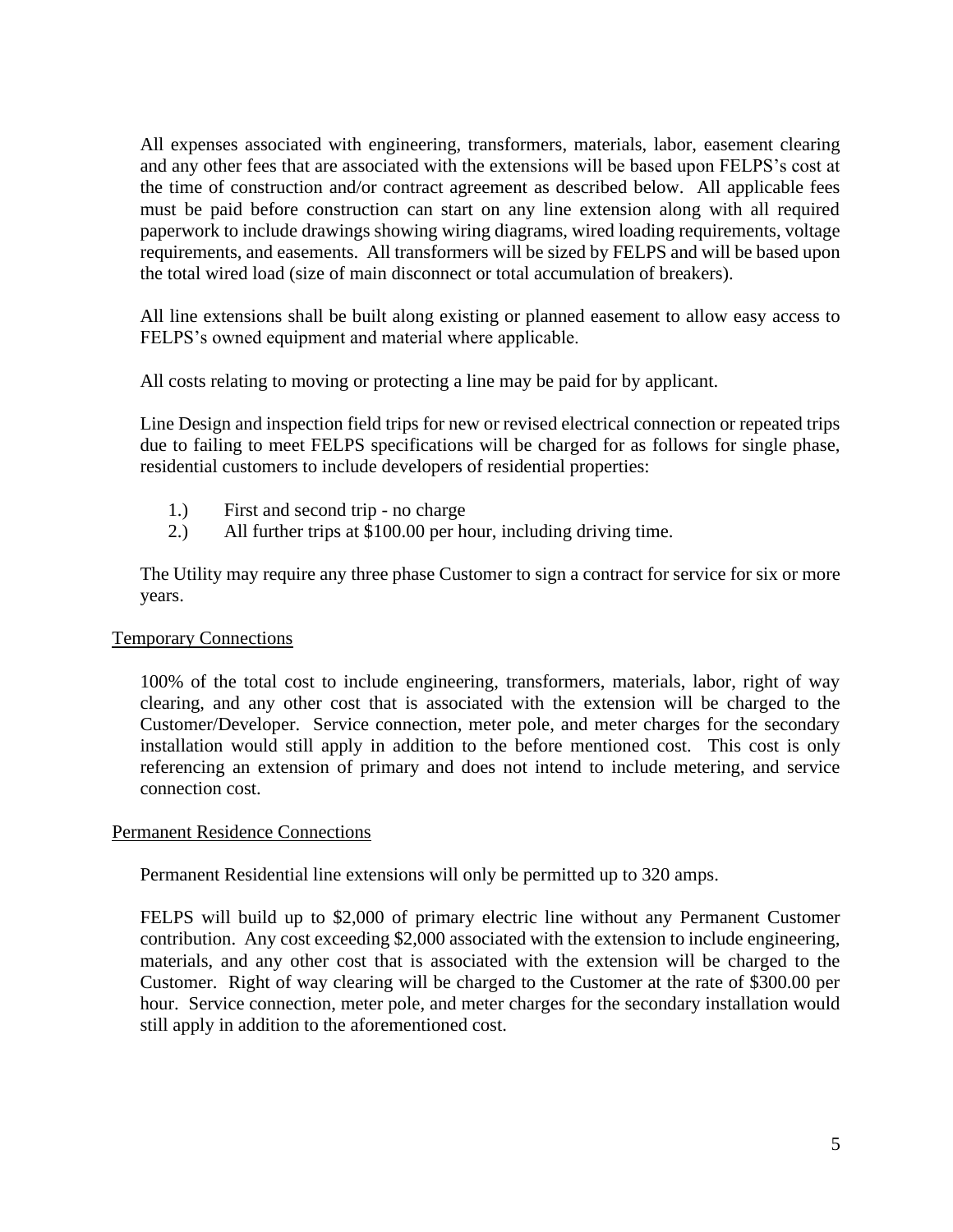#### Non-Permanent Residence Connections

Non-Permanent Residential line extensions will only be permitted up to 320 amps.

FELPS will build up to \$750 of primary electric line without any customer contribution. Any cost exceeding \$750 associated with the extension to include engineering, transformer, material, labor, and any other cost that is associated with the extension will be charged to the Customer. Right of way clearing will be charged to the Customer at the rate of \$300.00 per hour. Service connection, meter pole, and meter charges for the secondary installation would still apply in addition to the before mentioned cost.

### Developer Extensions

100% of the total cost to include engineering, transformers, materials, labor, right of way clearing, and any other cost that is associated with the extension will be charged to the Customer/Developer. Service connection, meter pole, and meter charges for the secondary installation would still apply in addition to the before mentioned cost. This cost is only referencing an extension of primary and does not intend to include metering, and service connection cost. The developer section applies to Recreational Vehicle Parks and Mobile Home Parks. Applicant must reasonably demonstrate that the development will be primarily used for single-family dwellings.

### Small Commercial Connections

Small Commercial line extensions will only include single phase line extensions.

FELPS will build up to \$2,000 of electric line without any customer contribution. Any cost exceeding \$2,000 associated with the extension to include engineering, materials, and any other cost that is associated with the extension will be charged to the Customer. Right of way clearing will be charged to the Customer at the rate of \$300.00 per hour. Service connection, meter pole, and meter charges for the secondary installation would still apply in addition to the before mentioned cost.

### Commercial and Industrial Three Phase Connections

On 200 amps up to 800 amps total wired load, FELPS will build up to \$2,500 of three phase primary line without any customer contribution. On anything larger than 800 amps total wired load, FELPS will build up to \$3,500 of three phase primary line without any customer contribution. This includes three phase non-oilfield water wells. Any cost exceeding the indicated amount associated with the extension to include engineering, transformer, materials, and any other cost that is associated with the extension will be charged to the Customer. Right of way clearing will be charged to the Customer at the rate of \$300.00 per hour. Service connection, meter pole, and meter charges for the secondary installation would still apply in addition to the before mentioned cost.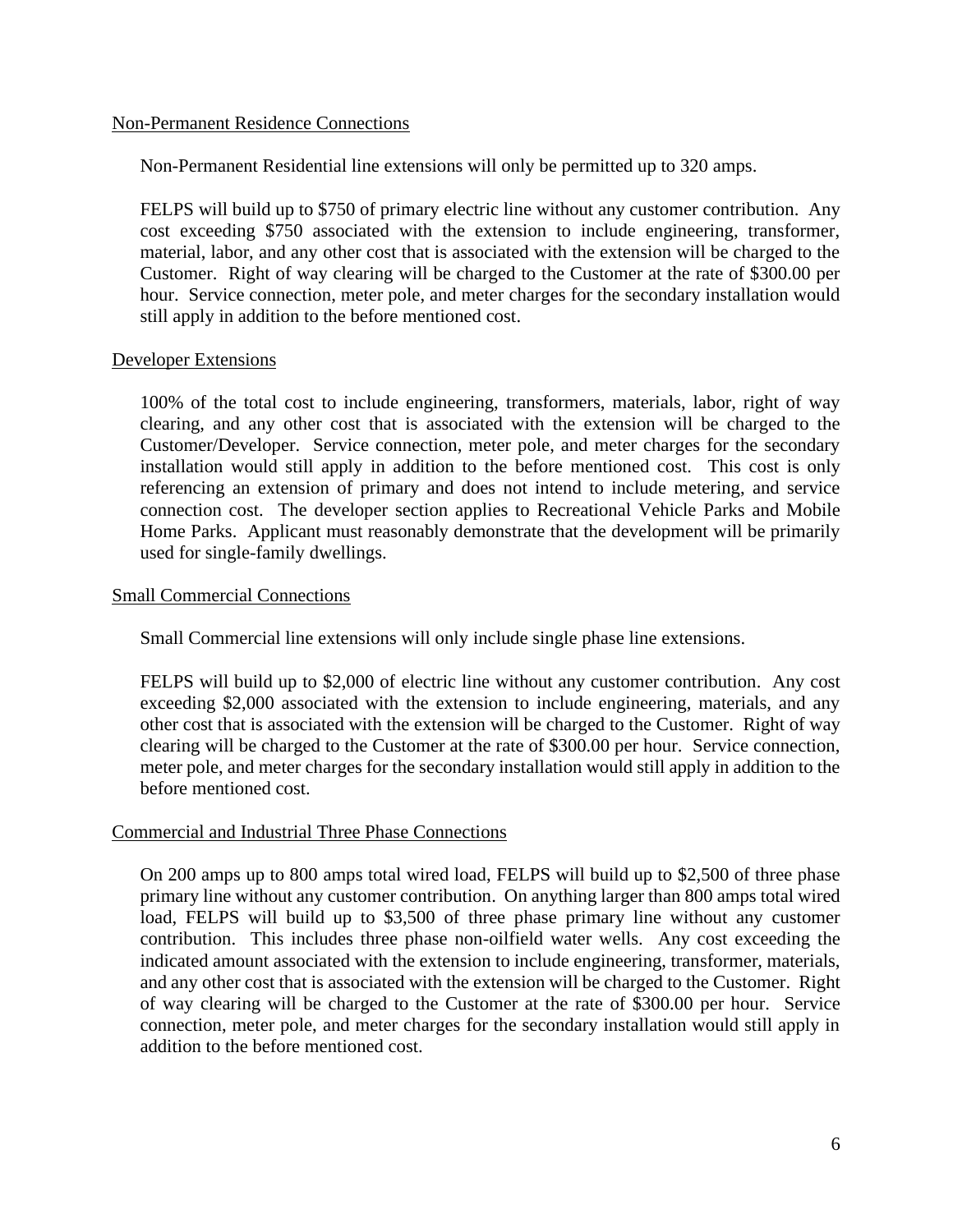#### Oilfield and Oilfield Three Phase Water Well Extensions

100% of the total cost to include engineering, transformer, materials, labor, right of way clearing, and any other cost that is associated with the extension will be charged to the Customer. Service connection, meter pole, and meter charges for the secondary installation would still apply in addition to the before mentioned cost. This cost is only referencing an extension of primary and does not intend to include metering, and service connection cost. Drilling rigs and similar equipment shall maintain a horizontal distance in excess of 250 feet from FELPS's primary lines. The Utility reserves the right to decrease the clearance from the primary line at its discretion. Drilling rigs and similar equipment shall maintain a horizontal distance of 100 feet from FELPS's secondary lines.

All costs relating to moving or protecting a line shall be paid for the applicant qualifying under this service.

Drilling rigs and similar equipment is required to notify FELPS when operating within 20 feet of the Utility's lines.

### Residential Underground Extensions

All charges will be based upon the aforementioned Line Extensions to include all engineering, transformer, materials, right of way clearing, and any other cost that is associated with the extension will be charged to the Customer. Service connection, meter pole, and meter charges for the secondary installation would still apply in addition to the before mentioned cost.

The Customer or contractor shall provide a 4 ft. minimum for primary, a 2 ft. minimum for secondary deep trench, install Schedule 40 PVC electrical conduit, 36 inch long sweep, 90 degree rigid elbows wrapped in corrosive proof tape, backfill with marker tape for primary line, secondary trench, secondary conduit and backfill of secondary trench.

FELPS will provide and install the transformer, primary cable, RIGID, or IMC conduit on riser pole above the first joint. The Utility will also be responsible for the primary and secondary terminations, preformed concrete slab for standard single phase transformers as deemed necessary by the Utility. Concrete slabs for larger single phase and three phase transformers must be provided by the Customer or contractor. All above installations are to be made according to FELPS's specifications and are subject to final inspection by FELPS.

### Commercial Underground Extensions

The Customer shall provide a 4 ft. trench for primary conduit and transformer slab. The Customer is also responsible for the installation of the conduit in the trench, 36 inch long, 90 degree rigid elbows wrapped in corrosive proof tape, the concrete (with red dye) capping of the primary conduit (at the discretion of FELPS), and the final dirt backfill of the trench with caution marker tape. The 36 inch long 90 degree elbows are to be encased in concrete at the risers per FELPS's specifications.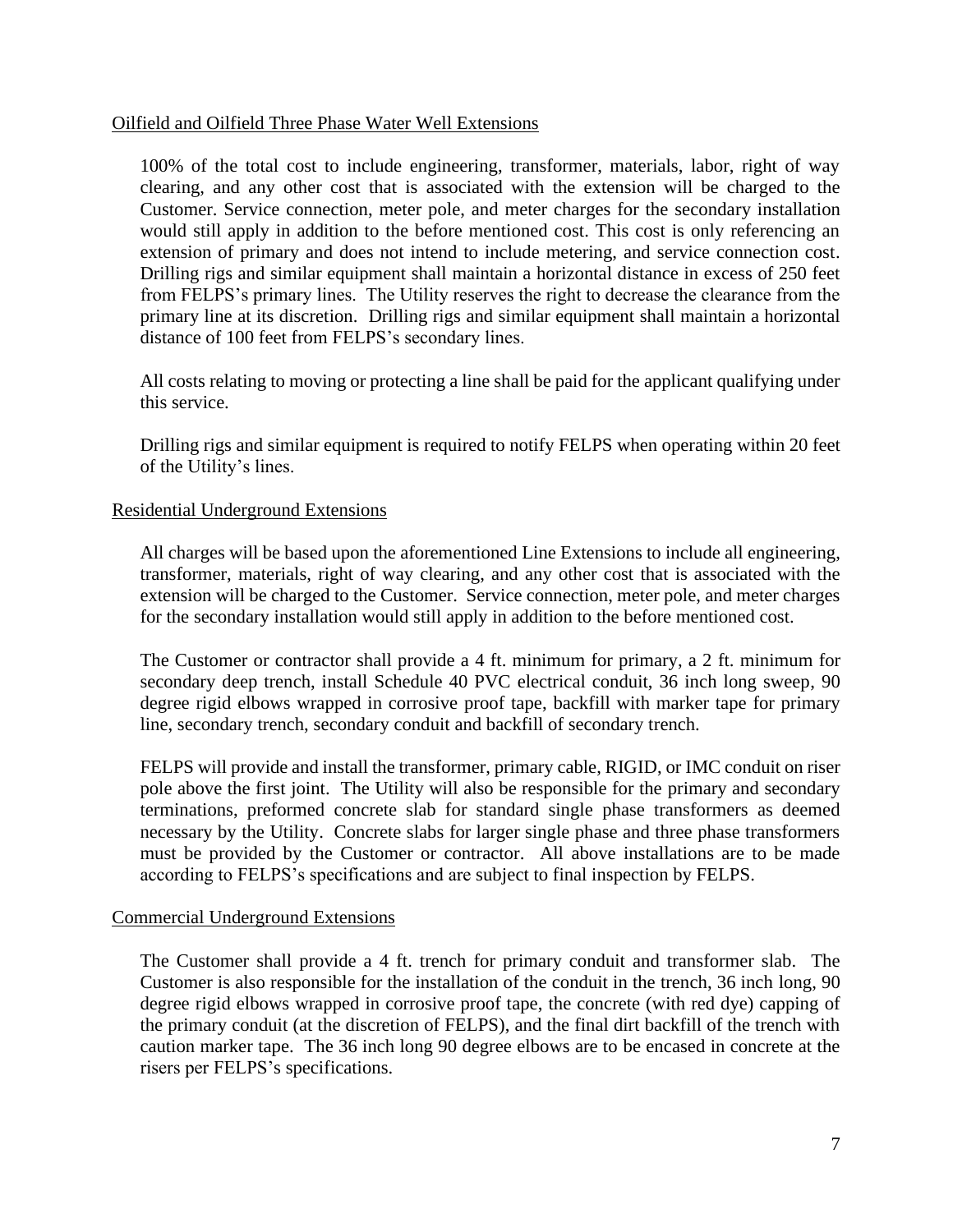FELPS will provide and install the transformer, primary cable, RIGID, or IMC conduit on riser pole above the first joint. The Utility will also be responsible for the primary and secondary terminations. All above installations are to be made according to FELPS's specifications and are subject to final inspection by FELPS.

For secondary underground service, the Customer shall be responsible to provide and install all underground conductors, conduit at a depth of 24 inches, and trenching per FELPS's instructions.

### Miscellaneous Installation Charges

Meter socket enclosures will be furnished by the Utility and paid for by the connecting Customers and/or contractors at FELPS's cost at the time of application. **Only meter socket enclosures supplied or approved prior to installation by FELPS will be accepted on meter loops within the FELPS Service Area.**

### Miscellaneous Charges – Banners

FELPS may charge for the hanging of Banners of Public Notification or lighting strings. The Utility may charge up to \$100.00 for the first unit hung and \$25.00 for all subsequent units. FELPS is not responsible for any damage that may occur to the banner while in our possession.

## **LIGHTING AND POLE INSTALLATION CHARGES**

| Pole Type, Class, and Type        | <b>Pole Installation Cost</b> |
|-----------------------------------|-------------------------------|
| 25 Ft – Class 5 Meter Pole, Wood  | Cost plus Labor               |
| 30 Ft – Class 5 Meter Pole, Wood  | Cost plus Labor               |
| 25 Ft – Class 5 Meter Pole, Steel | Cost plus Labor               |
| 30 Ft – Class 5 Meter Pole, Steel | Cost plus Labor               |

Meter and Service Pole Charges

| <b>Labor Type</b>           | Cost     |
|-----------------------------|----------|
| Meter Pole Install Charge   | \$200.00 |
| Meter Pole Disposal Fee     | \$50.00  |
| Pull Pole with Existing Job | \$50.00  |
| Pull Meter Pole             | \$200.00 |
| Pull Pole – Special Trip    | \$250.00 |

### Light Installation

| <b>Installation Type</b>                      | <b>Charge</b> |
|-----------------------------------------------|---------------|
| Security Light Installation on Existing Pole  | \$200.00      |
| Security Light Installation on New Wood Pole  | \$400.00      |
| Security Light Installation on New Steel Pole | At Cost       |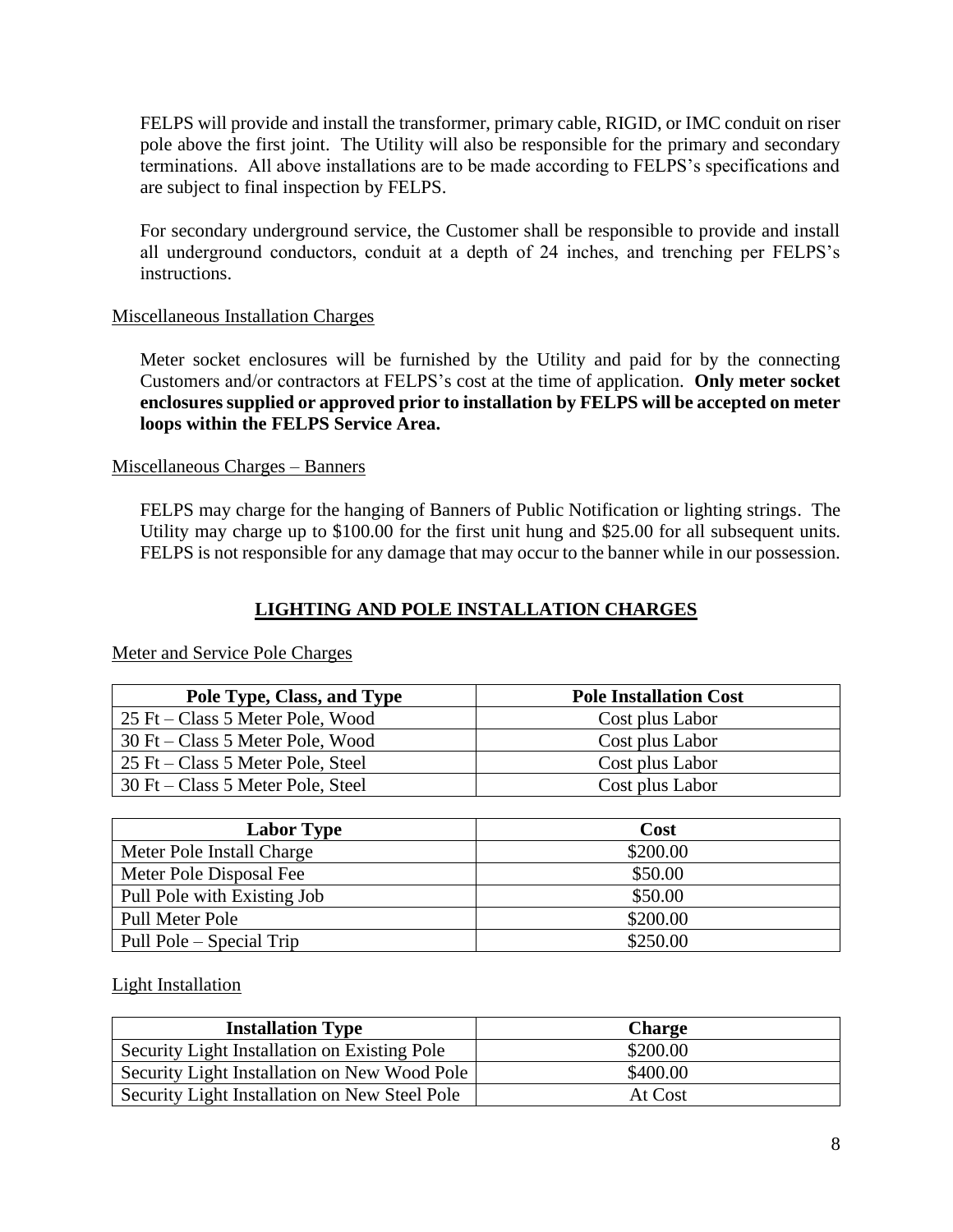| <b>Street Light Underground Installation</b> | At Cost |
|----------------------------------------------|---------|
| <b>Street Light Overhead Installation</b>    | At Cost |

FELPS will install any wires, poles, and lighting associated with underground installation of security lighting. The Customer shall provide a minimum 24-inch deep trench, conduit installation, and backfill.

## **BILLING AND PAYMENT POLICIES**

### Calculations and Issuance

Billing Cycle: FELPS bills are based upon the applicable Rate Schedule and/or the Service Agreement entered into between Customer and FELPS, and rendered bills will show an amount due as specified by the Rate Schedule and/or Service Agreement. Bills are issued at regular monthly intervals, except for periods when Service is rendered for less than a month or as authorized by FELPS, promptly after Customer's meter is read.

Billing Address: Unless other arrangements acceptable to FELPS are made, bills are issued by mail or electronically to the Customer.

Due Date: A bill for Services rendered becomes "Past Due" if unpaid by the Due Date, which is posted or printed on the bill. The Due Date will not be less than 16 days after the date of the original bill's issuance. The Due date will not fall on a weekend or holiday.

Nonpayment: If payment is Past Due, FELPS will assess a late payment charge as specified under the applicable FELPS Rate Schedules and may mail a Past Due Notice to Customer indicating the earliest date that service may be discontinued for nonpayment (the Cutoff Date). Non-receipt of one or more bills by Customer shall not release or diminish Customer's obligation to pay for service. A delinquent bill may be subject to such penalties and fees as provided in the Rate Schedule, Service Agreement (if applicable) or these Terms and Conditions.

### Returned Payment Policy

Upon FELPS' receipt of notification by the Customer's bank or financial institution that Customer's check or automatic withdrawal has been dishonored, a notice of a returned payment will be mailed by FELPS at least seven (7) days prior to the stated Cutoff Date. FELPS will assess a handling charge of \$35.00 on all returned payments. Once a payment has been returned, FELPS will not run the payment for reprocessing. The Customer shall cover the returned payment with cash, cashier's check, money order, or credit card. Once a Customer has had two payments returned within any twelve-month period, FELPS may refuse to accept checks (paper or electronic) from the Customer for the next twelve months and security may be required for the account. Arrangements will not be granted on returned payments.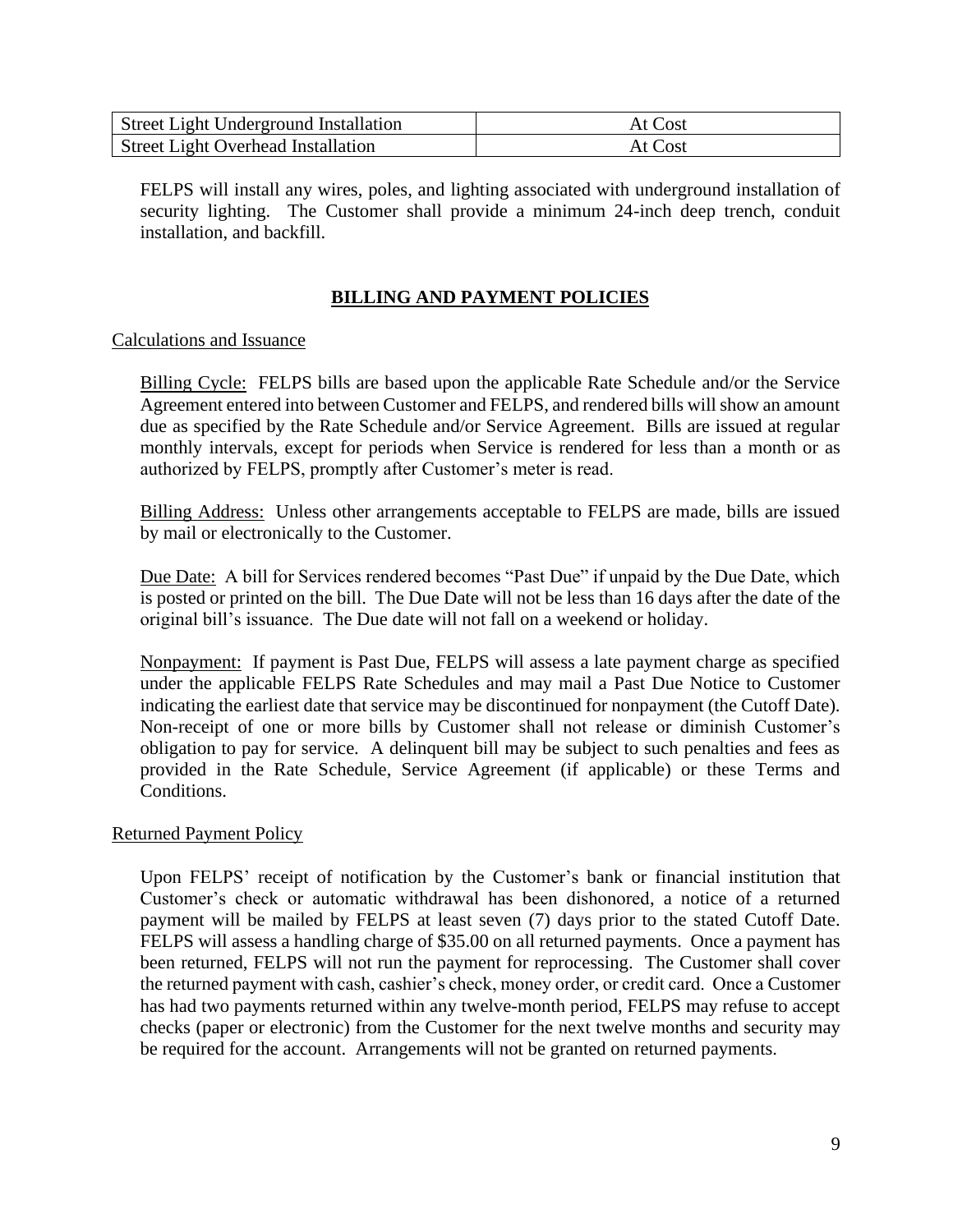### Delinquent Bill and Bad Debts

If any account payment is not received by FELPS by 8:00 A.M., the morning after the final delinquent date, the Customer's account will be charged a \$100.00 fee, referred to hereafter as Disconnect Fee. An arrangement of payment beyond the final delinquent date will not be permitted, except at the discretion of FELPS. A partial payment will be accepted; however, it will not exempt the Customer from disconnection if the total due has not been paid by the final delinquent date. An arrangement will not be granted on or after the final delinquent date. A customer receiving assistance from an outside agency is considered to have received an arrangement.

Any unpaid account balance becomes a Bad Debt if it has not been paid within 30 days after the final billing date, and FELPS shall be entitled to pursue any remedies authorized by law to recover its loss. Prior to approving an application for new service, a customer must pay any outstanding payments or bad debt.

### Back Billing and Re-Billing

General Adjustments to Bill: FELPS reserves the right to re-bill or back bill a customer's account up to 180 days from the original issuance date for the charges incurred. If the amended amount increases the total bill by more than \$50.00, the Customer may request a deferred payment plan from FELPS. This provision does not apply in cases of meter tampering or other forms of theft of service. In the event of any billing resulting in payment by the Customer in excess of amounts properly calculated under the applicable Rate Schedule, which FELPS reasonably determines to have been primarily due to its own error and without notice of the error to the customer, FELPS shall refund the excess paid amount to Customer via credit[s] to Customer's bills for the entire period (up to 180 days) of over-billing.

Adjustment for Inaccurate Meter Registration: In the event that any routine or special test of a FELPS Meter discloses its average accuracy of registration to be in error by more than two (2) percent fast or slow, proper correction shall be made to previous readings for the period of six (6) months immediately preceding the removal of such meter from service for the test, or from the time the meter was in service since last tested, but not exceeding six (6) months, and adjusted bills shall be rendered. Said adjustments will be made regardless of the causes of any inaccuracies. No refund shall be made by FELPS except (if applicable) to the customer last served by the meter prior to the testing. If a meter is found not to have registered for any period, (excluding cases of meter by-pass or tampering), FELPS shall make a charge for units used, but not metered, for a period not to exceed six (6) months, based on amounts used under similar conditions during the period preceding or subsequent thereto, or during corresponding periods in previous years. Said charge will be made regardless of the cause of any failure to register.

Billing Disputes: Any customer who questions the accuracy of a bill or has any other good faith dispute regarding the correctness of the bill may telephone or come into the FELPS Main Office during normal business hours prior to the Final Delinquent date shown on the past due notice and obtain, on request, a conference with a Customer Service representative.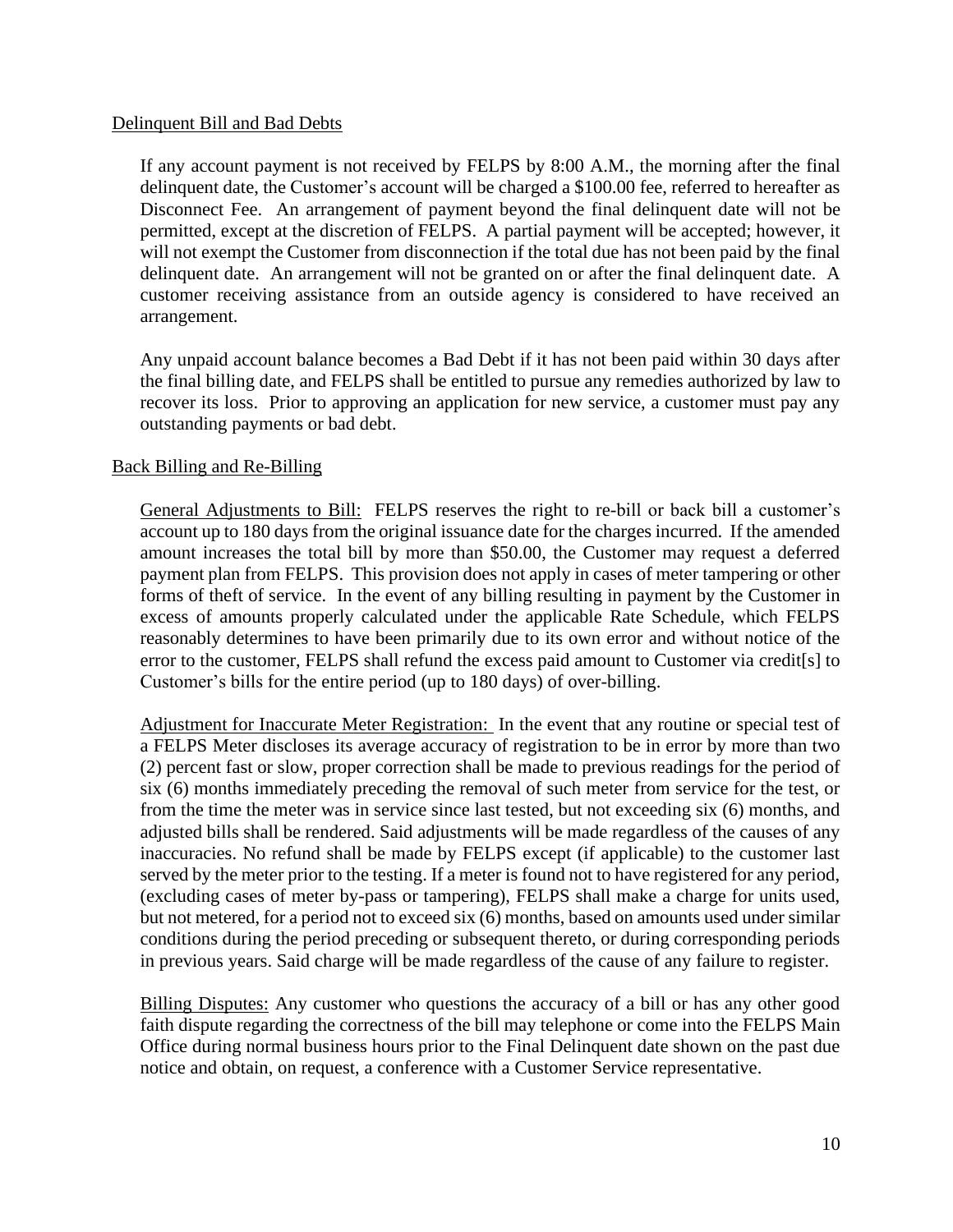- (a) Any amounts not subject to dispute shall be due and payable as otherwise provided in these Terms and Conditions and in any applicable Service Agreement. Subsequent charges for service not subject to the dispute are likewise due and payable as provided.
- (b) FELPS Customer Service shall be authorized to correct any billing errors or other mistaken determinations which become evident from such a conference or subsequent investigation, and shall be empowered, upon such resolution of the dispute, to halt any service termination action, or reinstate service without charge to the customer if the conference occurs after the final payment date.
- (c) If the Customer Service reasonably determines after the conference that further investigation of the Customer's claim or complaint is necessary in order to resolve the dispute, the representative shall defer any service termination action, pending whatever further investigation is necessary and shall institute the additional investigation. Service may be terminated after the informal conference or after an additional investigation if, in either case, the Customer Service representative or other authorized FELPS representative reasonably determines that the amount billed was justly due and so advised the Customer prior to termination.

## **DEPOSITS AND CREDIT REQUIREMENTS**

### Residential Applicants

An applicant may be required to provide security for the account. A Meter Security Deposit or Guarantor can secure an account. Security may be waived if an existing Customer has had a GCR and meets other criteria.

For locations that have twelve consecutive months of billing and consumption history, the deposit requirement shall be calculated as follows and rounded up in the nearest \$50.00 increment:

## Meter Security Deposit = Annual Average Monthly Bill  $* 2$

When no prior consumption or billing history is available, the Meter Security Deposit shall be \$250.00. However, if the applicant has a credit score of 750 or greater, the Meter Security Deposit may be reduced, at the discretion of the Utility, to a minimum of \$150.00. FELPS's billing history with a Customer will have greater significance than a credit score in the evaluation process.

A Meter Security Deposit may be waived if the applicant has had service with FELPS for the previous 24 months, has a GCR, and the existing Residential account's usage is approximately the same as the new service being applied for.

A Guarantor for an applicant must be a current FELPS Residential Customer for the previous 24 consecutive months, with a GCR on all accounts, that is not a Guarantor for any other FELPS account. The Guarantor cannot be secured by an active Meter Security Deposit or another Guarantor and must execute the Guarantee to Secure Payment for Electrical Service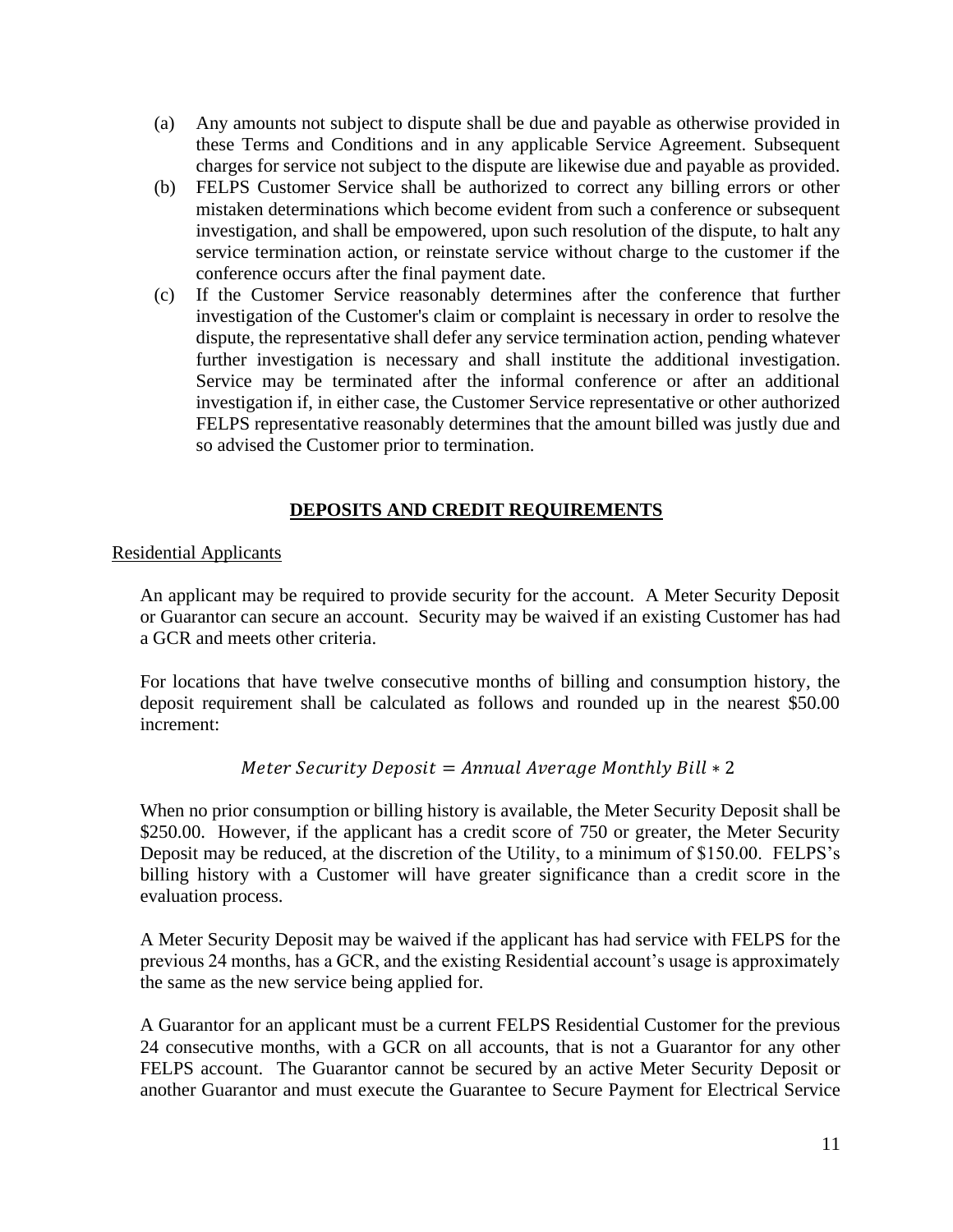Form. A Customer who receives assistance from an outside agency will not eligible to be a Guarantor.

An applicant must provide at least two forms of identification prior to commencement of service. Applicants can provide any documents supporting positive identification provided that it is listed by the Texas Department of Public Safety as either a Primary Identity Document, Secondary Identity Document, or Supporting Identity Document. At least one Identity Document must have a photograph of the applicant.

The FELPS Service Application must be signed and notarized if completed at a location other than a FELPS office. One FELPS Service Application covers all accounts and interconnections by the account holder.

### Commercial Applicants

For locations that have twelve consecutive months of billing and consumption history, the deposit requirement shall be at least \$250.00 and calculated as follows and rounded up in the nearest \$50.00 increment:

## Meter Security Deposit =  $Annual Average Monthly$  Bill  $*$  2

When no prior consumption or billing history is available, the Meter Security Deposit shall be determined based on comparably sized Customers and usage already on the FELPS system and rounded up in the nearest \$50.00 increment. If the FELPS, at its discretion, cannot adequately determine the Meter Security Deposit based on comparable FELPS Customers, the FELPS may develop appropriate determinants to calculate the Meter Security Deposit according to sound utility practices. A Customer may be required to have a Meter Security Deposit if the new load is larger than existing accounts and it will be required if they do not have a GCR.

All Medium Commercial Customers or larger cannot have a Guarantor. A Guarantor for a Small Commercial applicant must be a current residential or Small Commercial FELPS Customer during the previous 24 consecutive months with a GCR on all accounts, that is not a Guarantor for any other FELPS account, and has a consumption pattern greater than or equal to the applicant location. The Guarantor cannot be secured by an active Meter Security Deposit or another Guarantor and must execute the Guarantee to Secure Payment for Electrical Service Form. A Customer who receives assistance from an outside agency will not be eligible to be a Guarantor.

An applicant must provide at least two forms of identification prior to commencement of service. Applicants can provide any documents supporting positive identification provided that it is listed by the Texas Department of Public Safety as either a Primary Identity Document, Secondary Identity Document, or Supporting Identity Document. At least one Identity Document must have a photograph of the applicant. A commercial customer may provide the business's taxpayer identification number for verification.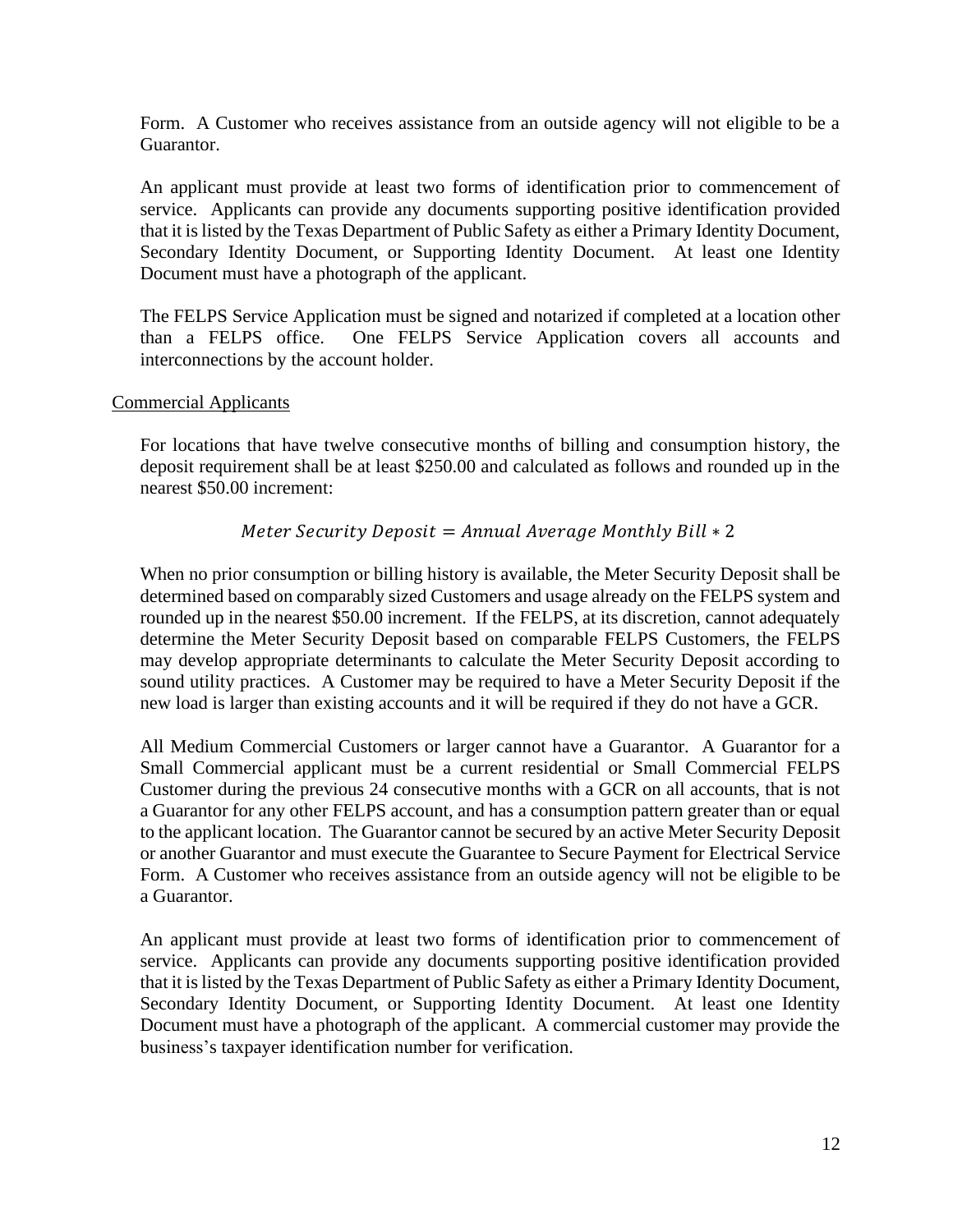The FELPS Service Application must be signed and notarized if completed at a location other than a FELPS office. One FELPS Service Application covers all accounts and interconnections by the account holder.

### Refund of Deposits

Residential Customers: Any required security deposit (plus accrued and uncredited/unpaid interest) may be refunded to Customer if all of the following conditions are met:

- (a) The deposit has been held by FELPS for at least twenty-four (24) months; and
- (b) Customer has not had more than one collection activity occurrence (including not honored and returned checks, mailed disconnect notices, telephone call disconnect notices and field disconnect notices) in the prior 24 months; and
- (c) There is no "Past Due" bill currently owed to FELPS for the applicable Service accounts.

Non-Residential Customers: Any required security deposit plus (accrued and unaccredited/ unpaid interest) may be refunded upon request to a non-residential Customer if all of the following conditions are met:

- (a) A prompt payment record over a twenty-four (24) month period has been established; and
- (b) Customer has not had more than one collection activity occurrence (including not honored and returned checks, mailed disconnect notices, telephone call disconnect notices and field disconnect notices) in the prior 24 months; and
- (c) there is no "Past Due" bill currently owed to FELPS for the applicable Service account.

Credit to Account: Notwithstanding the foregoing provisions, FELPS reserves the right to refund security deposits and/or other amounts owed by FELPS to Customer by crediting Customer's monthly FELPS bills. If Service ends on an account due to a Customer's service cancellation request or disconnection for nonpayment, the deposit and any accrued and unaccredited/unpaid interest thereon may be credited to any amounts due FELPS. Such amount may be credited to any balance owed to FELPS by the Customer, including amounts owing on other accounts of that same Customer. Any remaining credits will be refunded to Customer by check or by other mutually agreeable means, except as provided in part below.

Provision for Issuing Refund Check: Should any deposit balance amount, refund or credit amount, or account closing overpayment amount be due and payable by FELPS to Customer, it shall be mailed to an address designated by the Customer. Upon receipt of the Customer's direction as to the location at which the Customer wishes the amount to be paid or forwarded, FELPS will issue a refund check to the forwarding address.

### Amendments to Credit Requirements for Current Accounts

If an existing FELPS account does not maintain a GCR or ACR, the Utility may require that the Customer provide a Meter Security Deposit calculated as follows and rounded up in the nearest \$50.00 increment: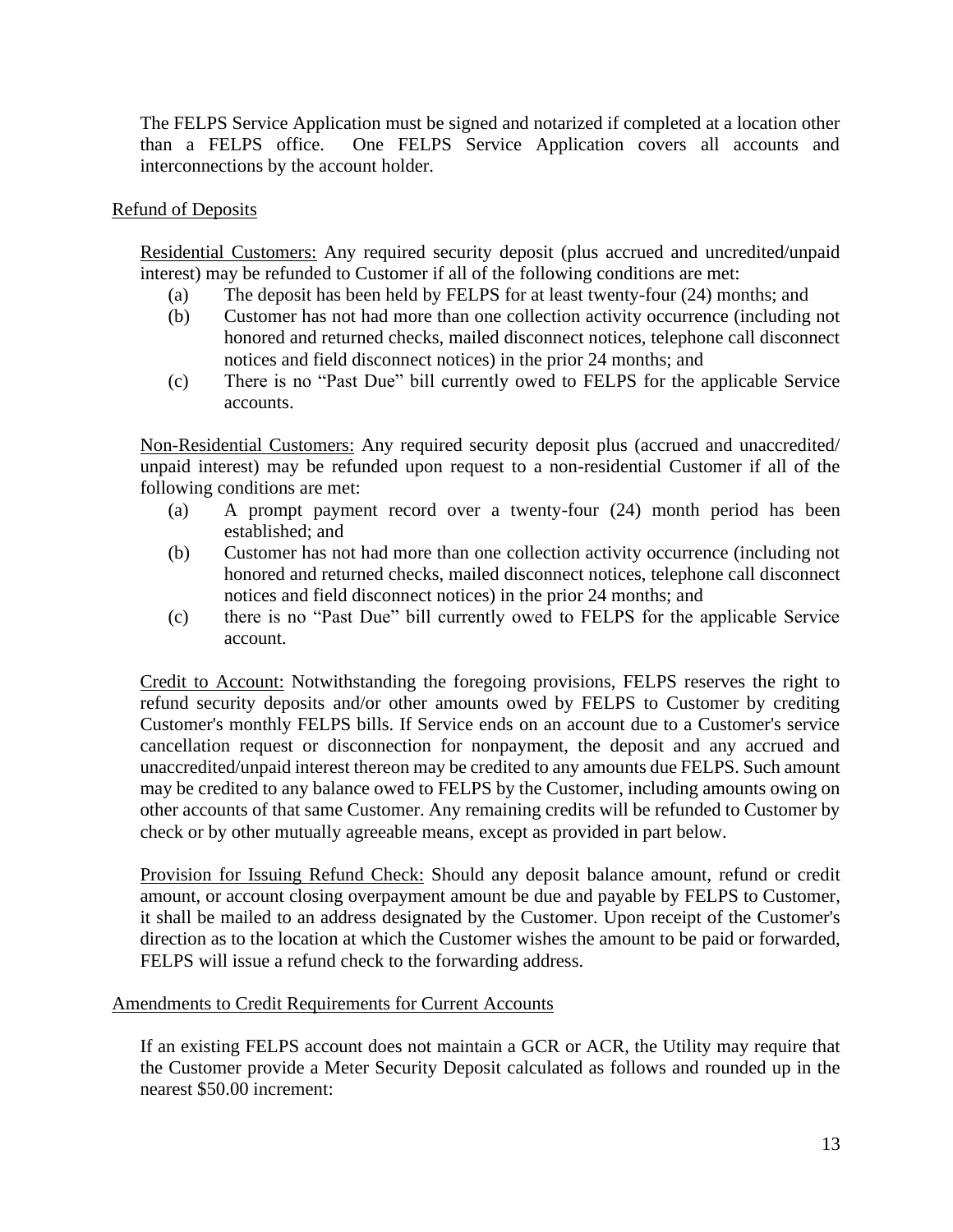### Meter Security Deposit = Annual Average Monthly Bill  $* 2$

For Residential and Small Commercial Customers, the Utility may, at its discretion, substitute a Guarantor for a Meter Security Deposit.

If FELPS determines that an existing Meter Security Deposit is insufficient based on annual average billing determinants, the Utility may apply an adjustment to the Meter Security Deposit as follows and rounded up in the nearest \$50.00 increment:

## $Adj$ ustment = (Annual Average Monthly Bill  $* 2$ ) – Meter Security Deposit

If, after 24 consecutive months, a Customer fails to maintain a GCR or ACR with FELPS, the Utility may require the extension of the Meter Security Deposit for an additional 24 months. Any interest accrued on the Meter Security Deposit during the previous 24 months will be applied to the account in full.

Should a Customer maintain a GCR or ACR with FELPS through 24 consecutive months, the Utility may apply the Meter Security Deposit and all accrued interest to the account.

Upon disconnection of an account secured by a Meter Security Deposit, FELPS may apply the amount of the deposit or any portion thereof to the electric balance due and/or any outstanding FELPS charges. Any credit balance remaining on the account following final billing will be refunded to the Customer or applied to any other account(s). If the check remains unclaimed, the refund shall be maintained by FELPS until it is returned to the State of Texas's Unclaimed Property Division.

### Contract for Commercial Service

The Meter Security Deposit for Commercial Customers may be calculated from information pertaining to the type and size of service at the location. An annual interest rate of 1.5% will be applied to all meter security deposits and will be applied to the electric account. For a Commercial Customer, the Meter Security Deposit will be held for six years and will be applied to the account upon its expiry. However, if the Customer fails to maintain a GCR, FELPS may extend and adjust the Meter Security Deposit as necessary and according to sound utility practice.

Should electric service be interrupted either by the Customer or for non-payment, the total outstanding balance from the contract amount is due immediately. The outstanding balance will be calculated according to sound utility practice and final billed. The Meter Security Deposit, and all accrued interest, will be applied to the amount owed. Any remaining balance owed to the Utility will be final billed.

If a Customer under contract willfully terminates the contract early and maintains a GCR, FELPS may apply a 10% discount to the first year's minimum monthly billing following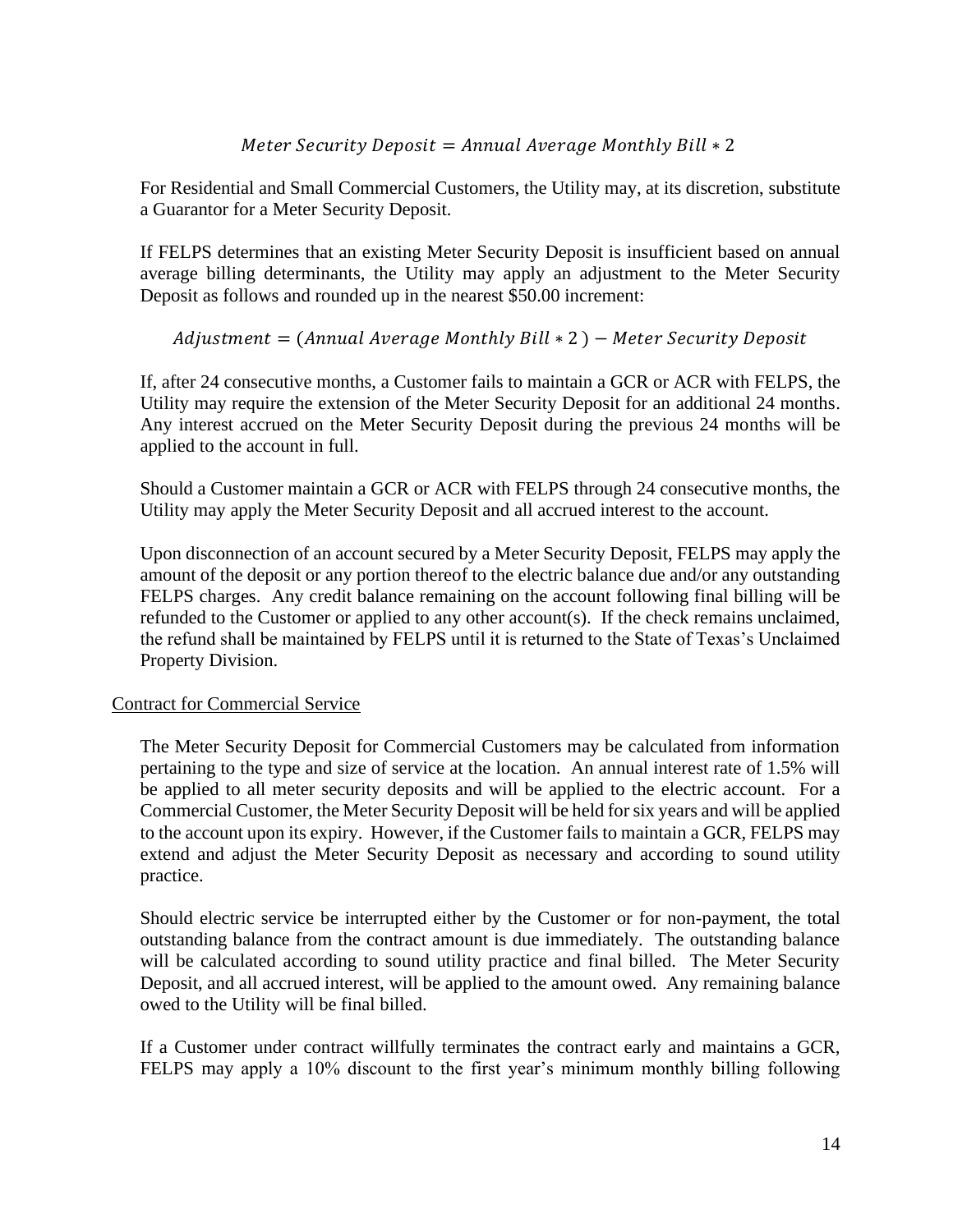termination and a 20% discount to the minimum monthly billing for the remaining portion of the contract.

## **THEFT OF POWER**

The theft of power may include, but is not limited to, the following incidents:

- 1. Tampering with FELPS's meter seals (includes cutting, breaking, removing them, and reusing them in an evasive manner).
- 2. Tampering with internal meter adjustments.
- 3. Installing any external or internal means for the purpose of slowing the meter registration.
- 4. Bypassing the meter in any way so that the Customer consumption is not correctly recorded on the electric meter.
- 5. Connecting a structure to electrical service by the Customer, without approval of FELPS.
- 6. The removal and reinsertion of the electric socket type meter in an inappropriate manner.
- 7. Destroying an electric meter for the purpose of stopping the meter dial movement, therefore, losing registered Customer electrical usage.

Adjustment Due to meter bypass. When FELPS becomes aware that a service location may have been provided with service which, although metered through use of an accurate meter, has not been billed by FELPS or paid by Customer, FELPS will adjust Customer bills accordingly. In such instances of meter bypass, the adjustment will be made to the extent that the Customer may reasonably be shown to have benefited from such previously un-metered service. Service attributable to meter bypass shall be the responsibility of the Customer regardless of whether the Customer was involved in such bypass.

Charges assessed relating to meter tampering are as follows:

| <b>Fee Assessed</b>                  | <b>Charge Amount</b> |
|--------------------------------------|----------------------|
| Meter Tampering Charge               | \$500.00             |
| <b>Electrical Consumption Charge</b> | Variable             |
| Meter Security Deposit               | Variable             |

If a Customer is not present at the location, FELPS will leave appropriate notification on site apprising the Customer that service has been discontinued.

At the discretion of FELPS, FELPS may file charges against the Customer.

## **MISCELLANEOUS POLICIES AND CHARGES**

Meter Test upon Request of Customer

The initial meter test requested by a Customer is at no charge, provided that any subsequent tests requested by Customer within a four (4) year period may at FELPS' option incur a one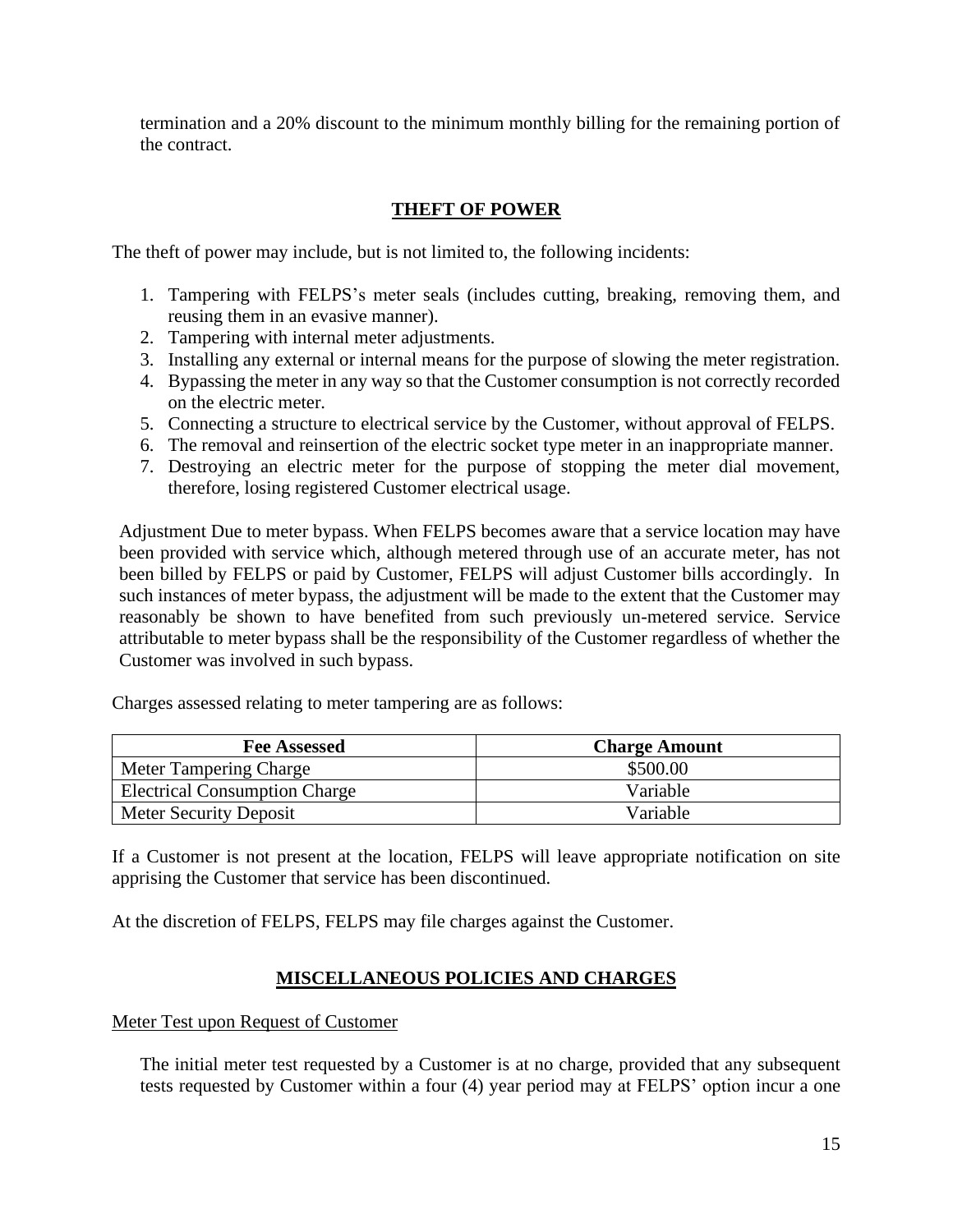hundred dollar (\$100.00) charge if the test demonstrates that meter's registration is within ANSI's accuracy standards.

### Customer Requests Charges

Any request from a Customer, which requires a special trip by a FELPS employee, may cause the Customer to be charged a \$100.00 trip fee.

#### Claims for Destruction of FELPS Property

Claims by FELPS in connection with any Customer destruction of FELPS property will be prepared and submitted to Customer by FELPS as soon as possible following the restoration of the damaged property. Charges will be assessed for materials, labor, and vehicle expense, plus overhead costs.

#### Service Transfer/Discontinuance

Before existing service can be transferred to a new owner or tenant's name, FELPS must receive proof of ownership, a lease agreement, or proof of occupancy. FELPS will not transfer service into the new occupant's name, unless all requirements are met.

#### Repeat Call Charges

When FELPS policy requires the Customer or a responsible party to be present before service/work can be initiated, if the Customer or responsible party is not present during the original service call and a service technician must make a subsequent trip to the Customer's premise or service address, Repeat Call Charges may be assessed. The amount will be \$100.00 per trip.

#### Field Notification Charges

A Field Notification Charge may be assessed if a FELPS representative makes an on-site call to a Customer's premise to deliver a final disconnect notice or other Customer communications that could not be successfully delivered by other means. The amount will be \$100.00 per trip.

#### Meter Access Charges

A Meter Access Charge may be assessed if, in FELPS sole judgement, access to the meter is blocked or if communications to the meter has been intentionally interrupted. The amount will be \$200.00. Repeat Call Charges may also be assessed to the Customer for each month that the Customer does not afford FELPS sufficient access to its meter(s).

#### AMI Opt Out Charges

Customers will not be allowed to opt out of the Advanced Metering Infrastructure (AMI) system.